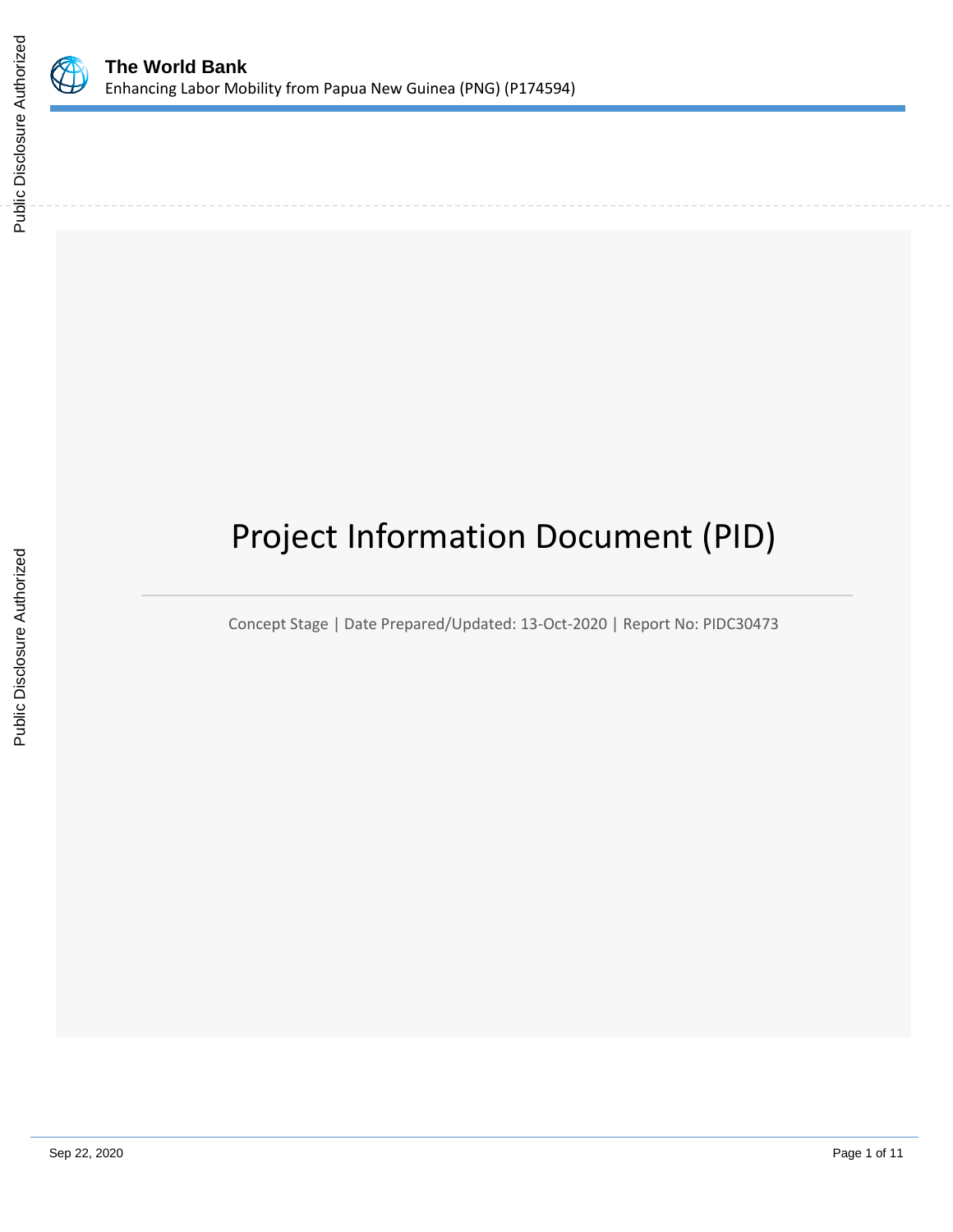

# **BASIC INFORMATION**

## **A. Basic Project Data**

| Country<br>Papua New Guinea                                        | Project ID<br>P174594                           | Parent Project ID (if any)                                                           | Project Name<br><b>Enhancing Labor</b><br><b>Mobility from Papua</b><br>New Guinea (PNG)<br>(P174594) |
|--------------------------------------------------------------------|-------------------------------------------------|--------------------------------------------------------------------------------------|-------------------------------------------------------------------------------------------------------|
| Region<br><b>EAST ASIA AND PACIFIC</b>                             | <b>Estimated Appraisal Date</b><br>May 03, 2021 | <b>Estimated Board Date</b><br>Sep 22, 2021                                          | Practice Area (Lead)<br>Social Protection &<br>Jobs                                                   |
| <b>Financing Instrument</b><br><b>Investment Project Financing</b> | Borrower(s)<br>Department of Treasury           | <b>Implementing Agency</b><br>Labour Mobility Unit,<br><b>Department of Treasury</b> |                                                                                                       |

**Proposed Development Objective(s)** 

To build employer-responsive systems for increased participation in and equitable access to labor mobility schemes, while enhancing the benefits for participants and their households

## **PROJECT FINANCING DATA (US\$, Millions)**

### **SUMMARY**

| <b>Total Project Cost</b> | 25.00 |
|---------------------------|-------|
| <b>Total Financing</b>    | 25.00 |
| of which IBRD/IDA         | 25.00 |
| <b>Financing Gap</b>      | 0.00  |

#### DETAILS

#### **World Bank Group Financing**

| International Development Association (IDA) | 25.00 |
|---------------------------------------------|-------|
| <b>IDA</b> Credit                           | 25.00 |

Environmental and Social Risk Classification Concept Review Decision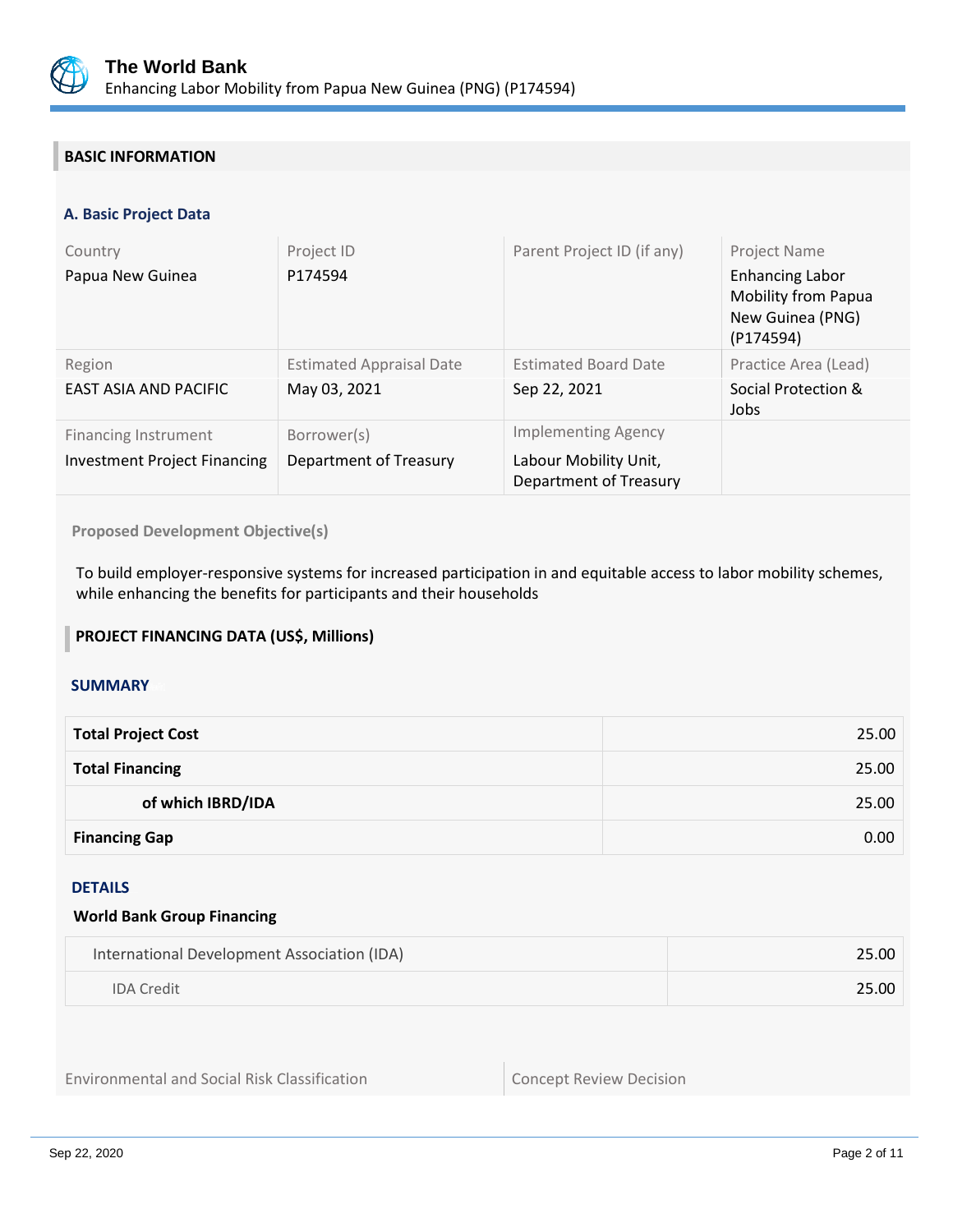

| Substantial | Track II-The review did authorize the preparation to<br>continue |
|-------------|------------------------------------------------------------------|
|             |                                                                  |

Other Decision (as needed)

## **B. Introduction and Context**

#### Country Context

**Papua New Guinea (PNG) is the largest country in the Pacific islands region, with a young, diverse and growing population** of over 8.8 million people divided into more than 1,000 ethnic groups. About 67 percent of the population is under 35 years old and the population is growing rapidly, at approximately 2-3 percent per year (World Bank 2018a). The population remains primarily rural (87 percent). This is despite a fast pace of urbanization, with migration from rural to urban and peri-urban areas in recent years accelerating as rural residents seek better job opportunities and living standards. Urbanization has been associated with various challenges such as land and housing shortages, urban poverty, crime and social unrest, environmental pollution, and poor government services.

**PNG's economy has been growing but is highly resource dependent**. Between 2000 and 2019, GDP increased on average by 4.2 percent per year. Growth has nevertheless been volatile, given reliance on two main sectors: the extractives sector (including mining, petroleum, and natural gas), which accounts for 26 percent of GDP in 2016, and the agriculture, forestry, and fishery sector, which contributes 20 percent of GDP. These two sectors represent 82 and 17 percent of merchandise exports, respectively. The dependence on commodities exposes PNG's economy to external shocks in the global market and has contributed to an economic slow-down in recent years. Moreover, the relatively lower growth performance of the non-resource sector limits the inclusivity of PNG's growth, with most people reliant upon income-generating opportunities in informal non-resource sectors. As a result of COVID-19, PNG's GDP growth projections have been downgraded, with a contraction of -1.3 percent in real GDP projected in 2020.

**PNG's labor market is characterized by a large informal sector that employs about 85-90 percent of the working-age population, primarily in subsistence agriculture**. Formal job opportunities are scarce, mostly concentrated in urban areas, and have been steadily declining since mid-2013 when the construction of the PNG LNG Project passed its peak. The dominance of informal employment, coupled with low income levels, also helps to explain PNG's persistently low unemployment rate, which has hovered around 2-3 percent in the last two decades. Agriculture accounts for 67 percent of total employment, higher than in many neighboring Pacific island countries (Fig. 2) whereas the resource sector, despite being the major driver of exports and growth, accounts for only about one percent of employment due to its capital-intensive, enclave-based orientation and the relatively high levels of skills required.

**The lack of formal sector job opportunities and unemployment are particularly acute among youth and females.**  Young Papua New Guineans are 2.5 times more likely to be unemployed compared to adults: 49 percent of workers registered as unemployed are aged under 25 (ILO 2013). In the formal sector, young workers are heavily underrepresented, with survey data suggesting a formal sector employment rate of just 2 percent (1.5 percent in rural areas) among those aged 15-24 (World Bank 2020b). Although female labor force participation and unemployment at the national level are not considerably different to that of men, women face poorer labor market outcomes relative to their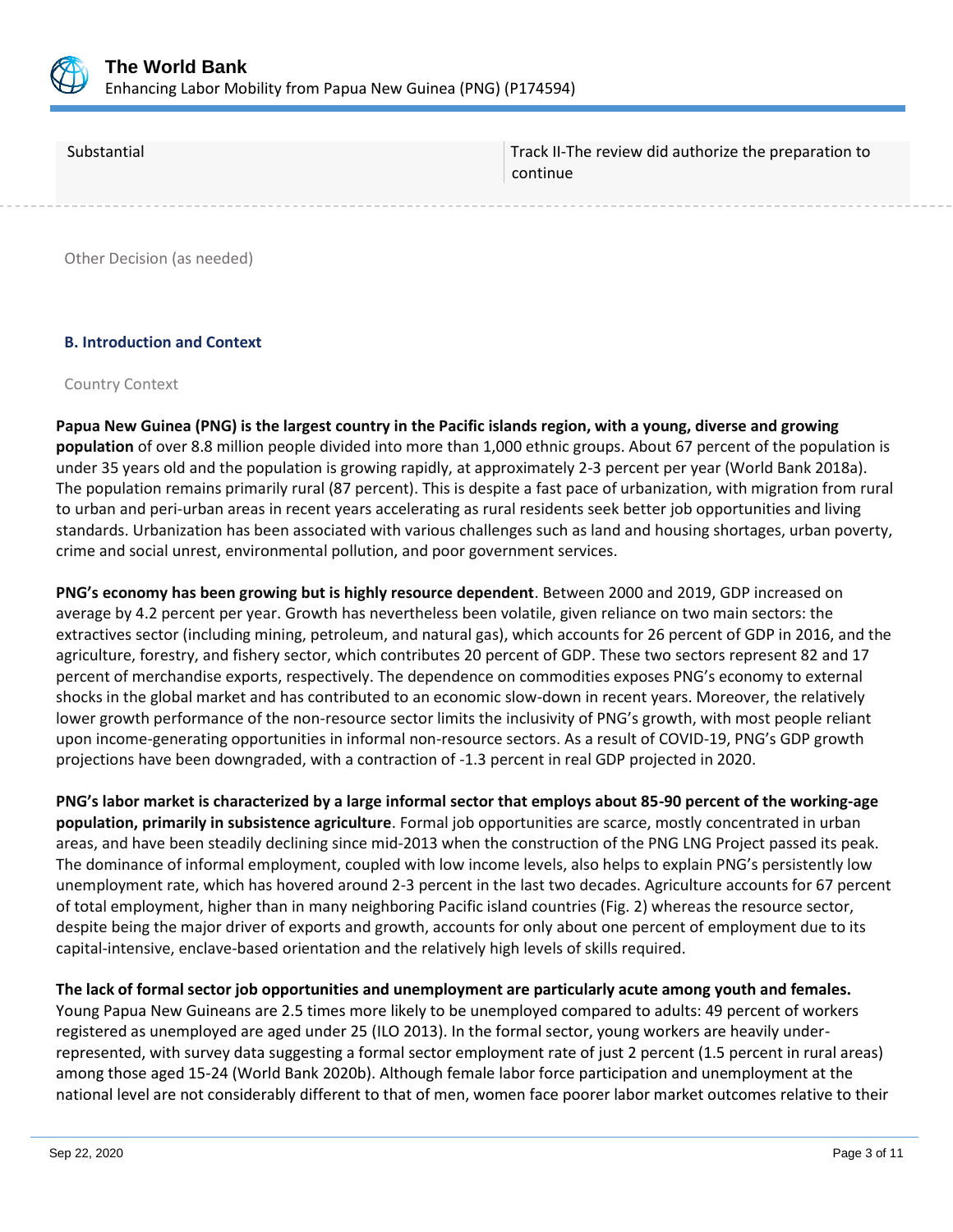

male counterparts, with twice as many men as women employed in the formal sector. In addition, women, especially in rural areas have very limited access to wage employment.

# **Within this context, the COVID-19 crisis has hit PNG hard due to weak demand and less favorable terms of trade.** GDP

is projected to contract by 1.3 percent in 2020, before moderately recovering to 3.4 percent in 2021. The resource economy is driving this contraction and is expected to contract by 2.7 percent while the non-resource sector is estimated to experience no growth. The informal sector has also been hit hard. In a high-frequency phone survey on COVID-19 undertaken by the World Bank, 28 percent of households in PNG reported having reduced their food consumption since March 2020 and 52 percent reported taking at least one child out of school, raising grave concerns about the impacts of the crisis on food security and the long-term development and productivity of children. The survey also reveals that approximately 25 percent of those working pre-crisis were no longer working in mid/late June 2020 and that most workers who entered the labor market since the start of the crisis moved into either agriculture (59.7 percent) or small commerce (35.6 percent).

**While this crisis necessitates a rapid and significant response, the government has been constrained by both limited fiscal space and its ability to target worker and households in the informal sector.** The absence of a national social protection system has meant that, to date, the only social/food assistance targeting the informal sector has been implemented through churches and city/urban authorities. Limited fiscal space and a rigid exchange rate regime constrain the ability of authorities to react to the crisis, requiring an urgent mobilization of external financial support from the development partners. At the same time, the domestic labor market, already constrained in terms of formal job creation at skill levels that match those of the PNG'eans, is unlikely to adequately support the country's economic recovery, whether in the short- or medium-term.

### Sectoral and Institutional Context

**Given limited domestic employment and a vulnerable macroeconomy, labor mobility could provide an avenue for PNG to expand and diversify employment opportunities available to low- and semi-skilled workers, thereby supporting PNG's economic recovery.** The 2020 Budget highlights labor mobility as one of its key themes, noting that employment overseas could generate a significant source of income to finance household consumption and investment, as well as form a source of foreign exchange. Remittances are particularly important in times of crisis as they tend to be counter-cyclical.

**Training provided by overseas employers and on-the-job experience could also help upskill PNG workers**. Participation in low skilled schemes helps to develop soft skills (communication skills, basic presentation skills, etc.) that are required (and often assumed) in the workforce, but which PNG employers commonly report are lacking amongst job-seekers. Most Pacific workers in Australia's Seasonal Worker Programme report picking up both job-related skills and soft skills while in Australia, with 91 percent suggesting these skills would improve their employment prospects upon return (World Bank 2018c). The commencement of the Pacific Labour Scheme (PLS), a semi-skilled labor mobility program, offers even more potential for skills development among participants. Indeed, PLS employers report widespread training of PLS workers once in Australia, including through formal training programs such as Queensland TAFE's Certificate 2 in Meat Processing.

**PNG has special access to three main labor mobility schemes in Australia and New Zealand, together with other Pacific island countries**. The oldest of these is New Zealand's Recognised Seasonal Employer (RSE) Scheme, which allows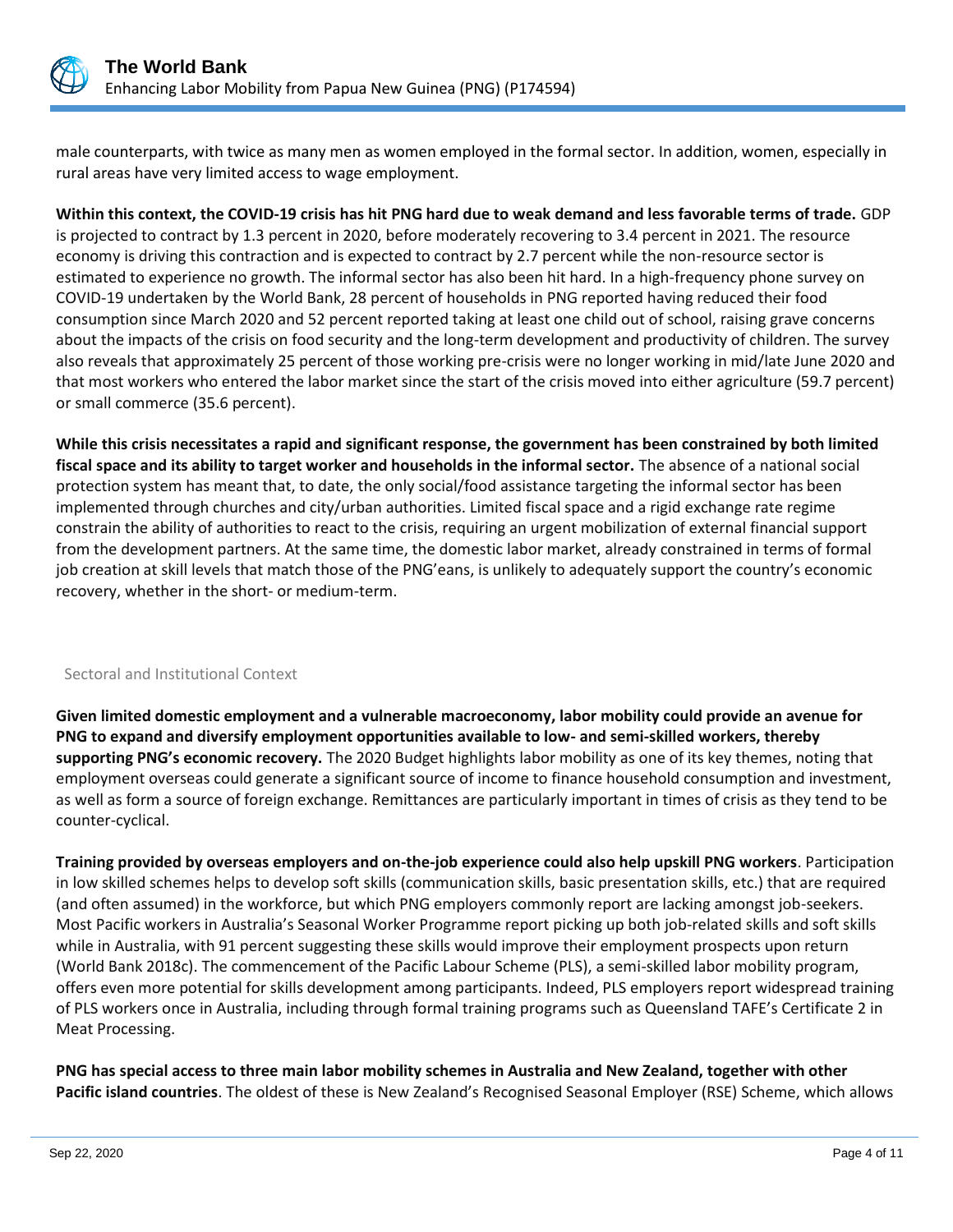

low-skilled workers from PNG and other Pacific island countries (as well as from several non-PICs) to work in New Zealand's horticulture and viticulture industries for a period of 7 months in any 11 month period. The Seasonal Worker Programme is Australia's version of the RSE, enabling low-skilled workers from PNG and other Pacific island countries to work for 9 months in horticulture and (with limits) in some other industries such as tourism. The Pacific Labour Scheme is relatively new, having commenced in 2018, and allows workers from Pacific island countries to work in regional Australia in semi-skilled roles (skill levels 3-5) for a period of up to 3 years.

**Despite potential, PNG's participation to date in labor mobility schemes to which it has access has been lackluster.**  The number of PNG'ean workers engaged in labor mobility schemes in Australia and New Zealand was just 300 workers participating in Australia's Seasonal Worker Programme (SWP) and Pacific Labour Scheme (PLS), and New Zealand's Recognised Seasonal Employer (RSE) scheme in 2018-19 (see Table 1). This is despite a far larger workforce than other Pacific island countries: migrant workers from PNG account for merely 0.01 percent of the labor force, far below that of other Pacific sending countries. Emigration of Papua New Guineans more broadly has also been limited.

**Several factors hinder labor mobility from PNG.** On the demand side, employers from Australia and New Zealand have voiced concerns about a lack of soft skills among PNG workers, selection of workers, absence of a PNG government presence in hosting countries, and logistical difficulties associated with recruiting PNG workers such as high transportation costs. On the supply side, issues cited by stakeholders include: limited engagement between government and employers, lack of coordination between government ministries, limited government capacity to manage the recruitment and sending of workers (a function exclusively controlled by government), and administrative hurdles that impact the timely deployment of PNG workers overseas. Dispersion and high transportation and communication costs also create challenges for management of PNG's labor mobility system (with the labor sending unit based in Port Moresby), while also making pre-departure costs for prospective workers expensive. Substantial pre-departure costs, amounting to approximately K3,400 (US\$990), prevent workers, especially those from disadvantaged backgrounds, accessing the schemes.

**Some of these problems can be attributed to previous recruitment arrangements.** Until January 2020, the country used a centralized Seasonal Worker Work-Ready Pool managed by the Seasonal Worker Coordination Office, based within the Department of Labour and Industrial Relations (DLIR). The office had the sole power to pre-select workers into the workready pool and recommend them to employers, who made the final selection. The office was reportedly not responsive to employers' needs: by emphasizing the selection of workers with good English and education, selected workers were often ill-suited to the manual labor for which they were recruited (e.g., clerical workers) (Curtain 2018).

**The government has since transitioned to a decentralized arrangement that relies on regional recruitment hubs across PNG selecting workers who are then recruited by employers and processed by a unit within the national government.**  Program outreach and worker screening is now done by these respective regional hubs, with support provided by the national government. A new central unit—the Labour Mobility Unit (LMU)—has been established in the Department of Treasury. The new unit has strong political support: the LMU reports to a High-Level Ministerial Committee on labor mobility which is comprised of MPs and chaired by the Deputy Prime Minister.

**Although broadly positive, it remains to be seen whether these changes will be sufficient to increase the number of workers participating in labor mobility schemes, particularly given the current context.** On a positive note, demand for seasonal and semi-skilled workers from the SWP, RSE and PLS schemes remains strong. The horticulture sector, which employs the major share of Pacific seasonal workers under the SWP and RSE schemes, is relatively less affected by the COVID-19 crisis than other economic sectors in Australia and New Zealand. A World Bank phone survey of SWP and RSE employers revealed that 99 percent of interviewed employers want to continue hiring Pacific workers next year and that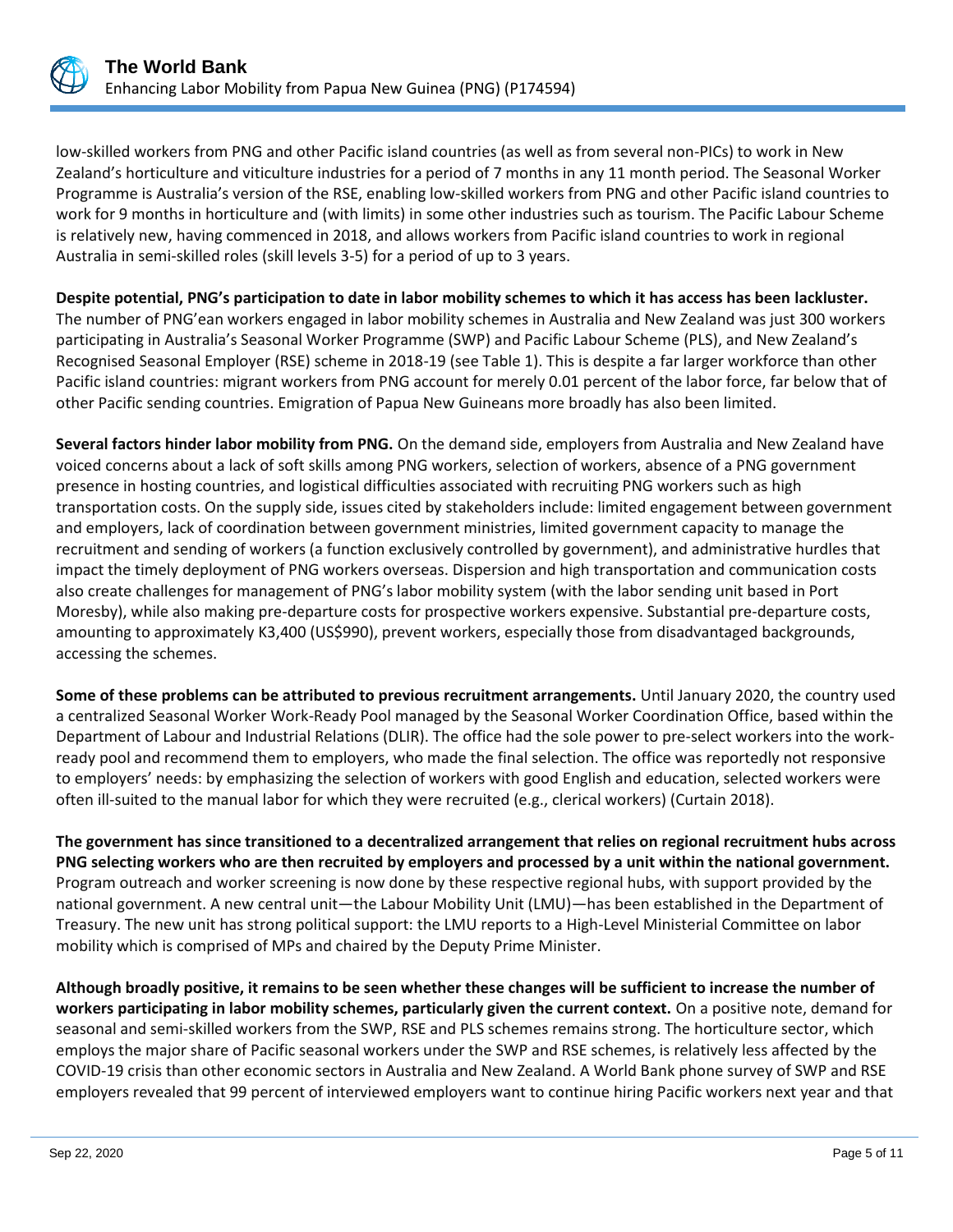

50 percent expect to employ more Pacific workers than they did this year as backpackers—the other main source of farm labor—are unlikely to return in the foreseeable future.

**Increasing the number of PNG workers participating in these schemes relies first and foremost on (i) building links with employers in Australia and New Zealand and (ii) ensuring workers have the right skills and attributes that meet the demands of employers.** Given that worker selection is now decentralized, it will be critical going forward that the LMU and regional hubs are responsive to employer demands and queries, can assist when there are problems, and can process the selection and sending of workers in a timely manner.

**For labor mobility to result in significant and sustainable benefits for Papua New Guineans, inclusiveness of participation and maximization of benefits at the household level are also important.** The inclusiveness of labor mobility opportunities entails expanding access to disadvantaged or under-represented workers, including females and workers from remote communities. At the household level, optimizing economic gains from labor mobility requires that income (often remitted) is used to improve living standards and/or increase productivity, including through investments in human capital. This is where support for sending households, including financial literacy training and reintegration support, along with reductions in the cost of sending remittances, can be beneficial.

**The Government of Papua New Guinea (GoPNG) formally requested a labor mobility project from the World Bank in March 2020.** The request is consistent with the government's aims of improving the country's participation in the SWP and RSE schemes and becoming a lead supplier of semi-skilled workers to the PLS. Budget papers highlight that the government considers labor mobility to be a long-term source of employment, income (through remittances), and human capital development for PNG going forward. In the letter requesting support, the government highlights several priority areas of support, including maximizing the value and effective use of remittances, and assisting PNG to develop robust decentralized sending arrangements.

### Relationship to CPF

**The Country Partnership Framework (CPF) 2019-2023 aims to support PNG in pursuing sustainable and inclusive growth and building resilience to shocks across three strategic focus areas.** They are (i) improving macro and fiscal resilience, (ii) ensuring more effective and inclusive service delivery, especially in underserved areas, and (iii) enabling private sector development and inclusive growth in non-resource sector. The CPF also identifies addressing governance and institutional challenges as a cross-cutting theme to the World Bank Group's program in PNG.

**This project fits squarely into the third strategic area of focus by promoting employment and boosting the skills stock through training and skill transfers from overseas employment.** More specifically, the CPF identifies four broad action items within this focus areas, namely (i) create more jobs, particularly for women and young people, (ii) promote equal business opportunities, (iii) expand financial inclusion, and (iv) improve access to markets (World Bank 2018). The project key components will contribute to these agendas in several ways. First, the project will help increase job opportunities for PNG workers by supporting a recruitment system that meets the needs of overseas employers and expanding participation from under-represented groups. Second, by supporting employer-driven upskilling of Papua New Guineans, the project will help tackle skills shortages affecting businesses. More specifically, the skills that workers learn from their overseas working experience, together with the project's support for Recognition of Prior Learning and potentially training, will help improve both productivity and employment outcomes when migrant workers reintegrate into the domestic market. Third, the Project will support financial inclusion through its support to sending households and communities.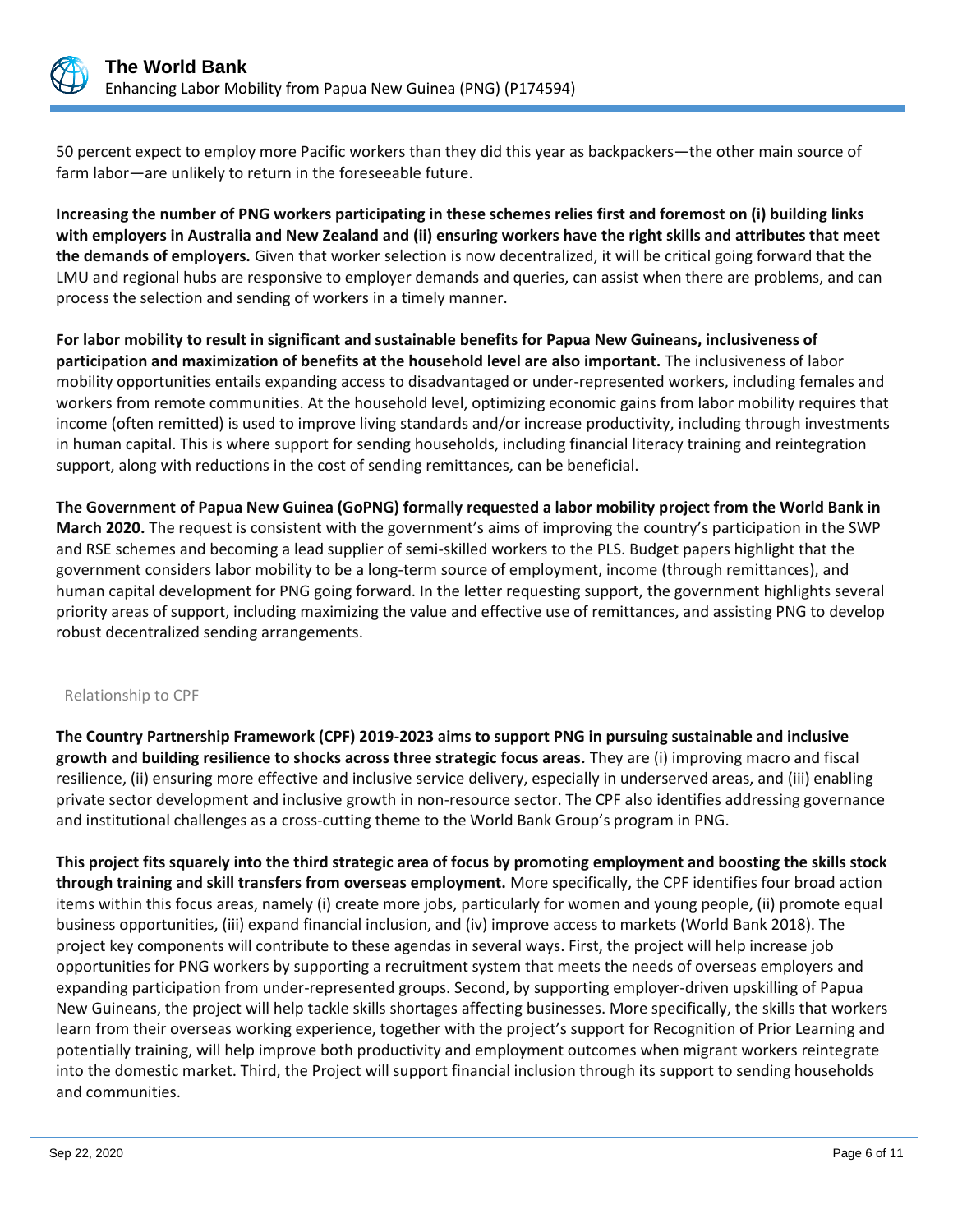

**The project could also contribute to the cross-cutting theme of addressing governance and institutional challenges that is set out in the CPF.** It is envisioned that technical assistance will be provided to the newly established Labor Mobility Unit (LMU) to support its general development and its project implementation capacity, including capacity to procure and document external resources. Such assistance and advisory services would help improve administrative and management capacity of the LMU and might have spill-over effects on capacity of the regional recruitment hubs. Engagement between the labor-sending unit and employers will be supported by project-funded workshops and activities that aim to build relationships and dialogue between employers, the LMU and regional recruitment hubs.

# **C. Proposed Development Objective(s)**

**The proposed PDO is to build employer-responsive systems for increased participation in and equitable access to labor mobility schemes, while enhancing the benefits for participants and their households.** The project will help to expand PNG's participation in the labor mobility programs in Australia and New Zealand by meeting employers' needs, facilitating better and more inclusive access to labor mobility opportunities, while also helping to ensure that temporary migration has lasting impacts on the wellbeing of workers and participating households.

**Given the prolonged impacts of COVID-19, a project priority will be to support PNG economically in the post-COVID recovery phase through facilitation of increased employment and skills development opportunities, as well as remittance income.** Employment and income overseas will be an important source of livelihood for low- and semiskilled workers and their households, who are more vulnerable to the adverse economic impacts of the pandemic.

| <b>Objectives</b>                        | <b>Indicators</b>                                                              |
|------------------------------------------|--------------------------------------------------------------------------------|
| <b>Build employer-responsive systems</b> | Satisfaction levels amongst overseas employers of PNG workers<br>1.            |
| for increased participation in and       | Number of PNG'eans participating in labor mobility programs<br>2.              |
| equitable access to labor mobility       | (disaggregation by gender and urban/rural origin)                              |
| schemes                                  | Out of pocket costs incurred pre-departure by workers<br>3.                    |
| <b>Ensuring that temporary migration</b> | Value of remittances received or carried home<br>4.                            |
| has lasting impacts on the wellbeing     | Improved financial well-being of sending households (surveyed during and<br>5. |
| of workers and participating             | after participation in scheme)                                                 |
| households                               |                                                                                |
|                                          |                                                                                |

### Key Results (From PCN)

### **D. Concept Description**

To achieve the PDO, it is proposed that the project will be structured around five components, as described below.

**Component 1. Expanding PNG's participation in labor mobility programs by meeting employers' needs This component would support the development of employer-friendly systems and processes for the selection, recruitment and sending of workers overseas**. It is envisaged that support would be directed towards institutions at both the national and sub-national levels, given the important role of regional recruitment hubs, with support channeled through the LMU. The component would be selective in the activities that it funds to complement existing support from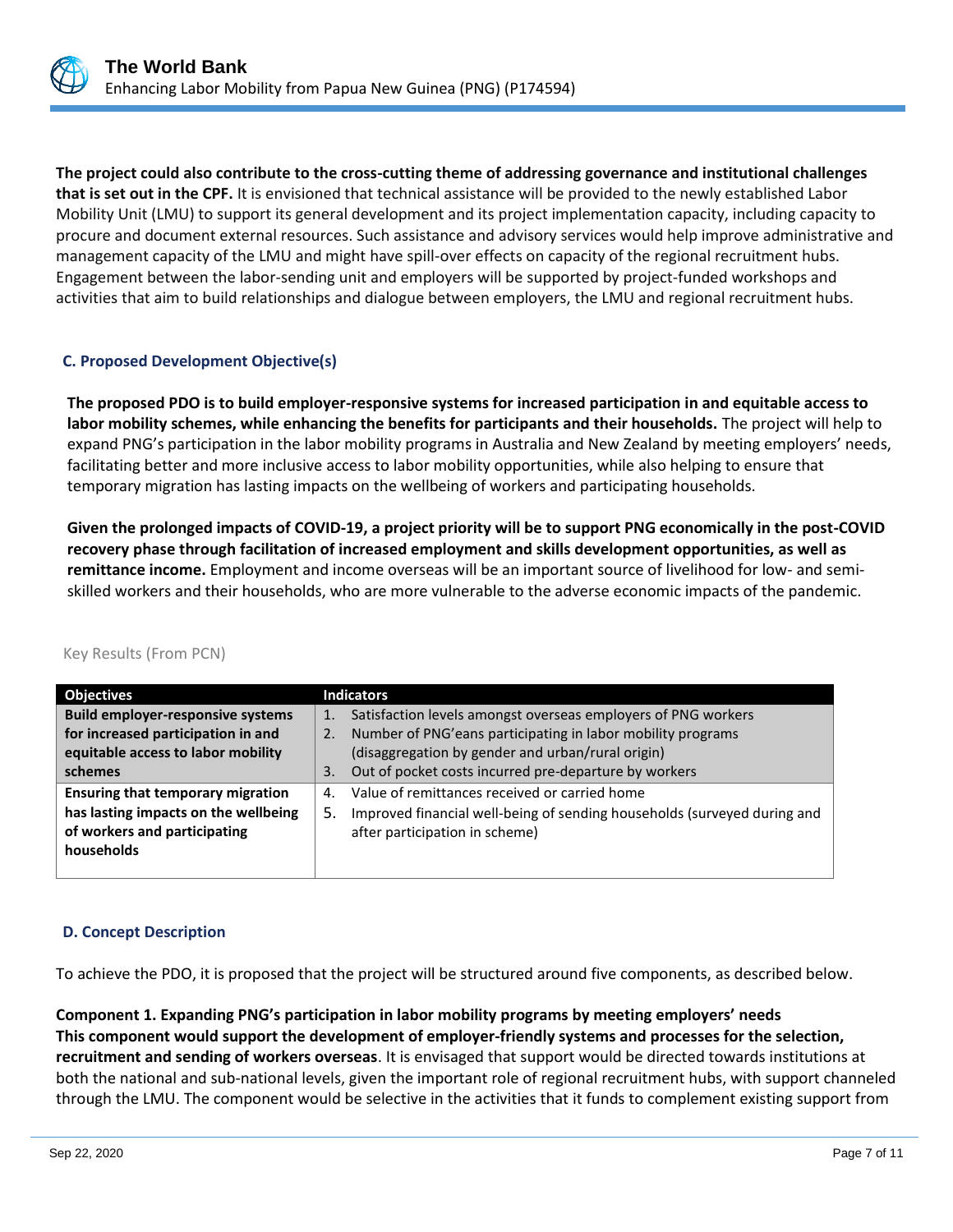

other development partners, particularly PLF. It is envisaged that the project through this component would aim to:

- Facilitate linkages between Australian and New Zealand employers and the LMU/regional recruitment hubs.
- Support employer-focused selection, recruitment and mobilization arrangements.
- Support employer-driven upskilling of Papua New Guineans.
- Examine and support the supply of workers to industries in which PNG'eans have a comparative advantage.

# **Component 2: Facilitating access to labor mobility opportunities for PNG workers**

**This component would improve access to labor mobility opportunities for PNG workers through outreach activities and by financing and reducing pre-departure costs for workers.** Prospective migrant workers from PNG face considerable costs prior to leaving the country and earning income, including attending a mandatory pre-departure training in Port Moresby (or recently, several regional centers), passport and visa application fees, police clearance certificates, and various other fees. The project through this component would aim to:

- Support initiatives that reduce pre-departure costs by bringing necessary pre-departure processing services and/or training to workers.
- Subsidize pre-departure costs through grants to first-time prospective workers recruited by employers, with the size of the subsidy varied to encourage participation among under-represented groups.
- Expand participation among disadvantaged groups through outreach and preparatory assistance.

# **Component 3: Boosting household impacts from labor mobility programs**

**This component aims to boost the development impacts of labor mobility for both households and their participating communities** by providing reintegration support to returned workers and their households.

### **Component 4: Project management**

A project management unit would be established to support implementation and would house relevant advisors recruited under the project.

# **Component 5: Contingency Emergency Response Component (CERC)**

A CERC would be included in the project with no financial allocation to allow for rapid response in the event a shock.

| Legal Operational Policies                  | Triggered? |
|---------------------------------------------|------------|
| Projects on International Waterways OP 7.50 | No.        |
|                                             |            |
| Projects in Disputed Areas OP 7.60          | No.        |

Summary of Screening of Environmental and Social Risks and Impacts

The Project is expected to provide significant benefits including: i) increased employment opportunities especially females and those from remote communities; ii) higher income and improved financial literacy leading to improved health, education and small business outcomes; and iii) skills development, boosting the skills stock of the domestic market labor.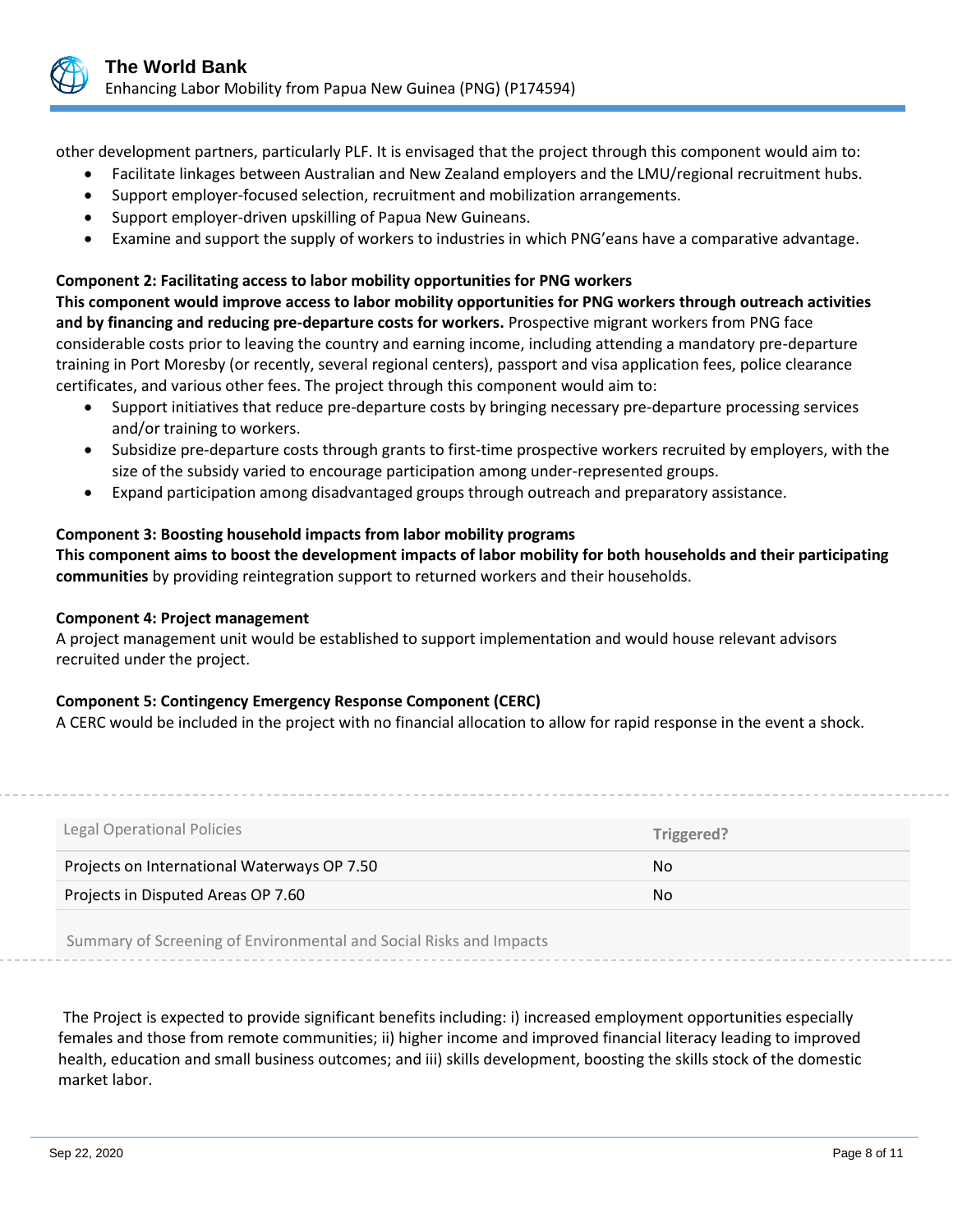

## Environmental Risk

The Environmental Risk Rating has been classified as ?Moderate?. Potential environmental risks and impacts include i) dust, noise, erosion, waste and occupational health and safety impacts from minor civil or refurbishment works; and ii) the generation of a very small volume of medical waste from the health assessments completed using medical equipment financed by the project to enhance pre-departure processing services.

Should any minor civil or refurbishment works be financed by the Project, the implementing agency will develop and implement a code of environmental practice (COEP). All activities will be conducted within existing government facilities/grounds and will be small in scale. The project will not finance any works which cause the disturbance of any critical, natural or high value modified habitats.

Regional hospitals generally have systems in place that are adequate to manage a small increase in hazardous waste. The Environment and Social Management Plan (ESMP) will assess waste management risks and identify suitable mitigation measures for implementation.

The above risks will not be significant, are temporary and easily mitigated in a predictable manner justifying the Moderate Environmental Risk Rating.

# Social Risk

Whilst the benefits of the project are expected to be significant, social risks are considered substantial. Key risks include i) real or perceived inequities regarding access to project supported services and overseas labor opportunities - in particular, excluding disadvantaged or vulnerable individuals or groups; ii) the complexities of delivering the project to diverse cultural groups and the potential for social conflict; iii) poor working conditions and worker exploitation in Australia and New Zealand, including poor accommodation, under payment, no/inadequate vacation and sick leave, bonded labor and sexual exploitation and abuse / sexual harassment; iv) negative impacts on family and communities relating to the absence of seasonal workers; iv) gender based violence upon return from seasonal work assignments; and (v) COVID-19 transmission associated with the conduct of project activities in target communities.

No land acquisition or involuntary resettlement impacts are expected. All activities will be conducted within existing government facilities/grounds and no new land will be acquired or accessed.

While a number of these risks are significant, they are considered readily manageable through project design and implementation of mitigation measures. Many of these risks are currently being managed under the existing Australian and New Zealand labor mobility programs, with all work undertaken as part of these programs governed by Australian/New Zealand labor legislation. The Project will further mitigate these risks through design and the development and implementation of a number of instruments including an ESMP (including an infection prevention and control protocol), Stakeholder Engagement Plan (SEP) (including a Grievance Redress Mechanism - GRM) and Labor Management Procedures (LMPs) in line with the applicable Environmental and Social Standards (ESS) of the WB's ESF,

The lack of E&S experience of the LMU and the Department of Treasury can be addressed through the recruitment of and environmental and social specialist within the proposed PMU and provision of training to other IA staff.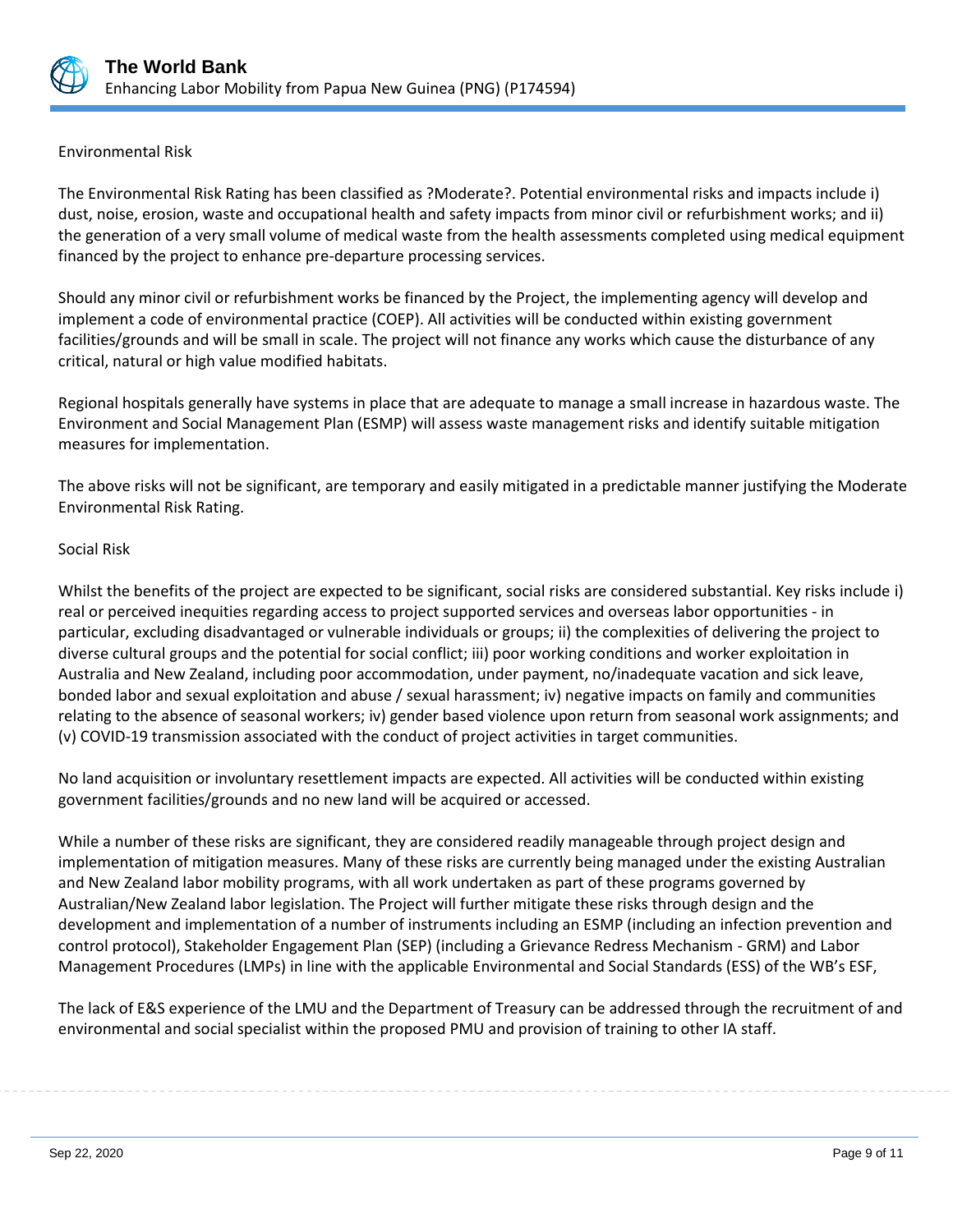

## **CONTACT POINT**

#### **World Bank**

Matthew Selwyn Dornan Senior Economist

#### **Borrower/Client/Recipient**

Department of Treasury

#### **Implementing Agencies**

Labour Mobility Unit, Department of Treasury Chakriya Bowman Director Chakriya\_Bowman@treasury.gov.pg

#### **FOR MORE INFORMATION CONTACT**

The World Bank 1818 H Street, NW Washington, D.C. 20433 Telephone: (202) 473-1000 Web:<http://www.worldbank.org/projects>

| <b>APPROVAL</b>                            |                       |             |  |  |
|--------------------------------------------|-----------------------|-------------|--|--|
| Task Team Leader(s):                       | Matthew Selwyn Dornan |             |  |  |
| <b>Approved By</b><br><b>ELEINV VELLUL</b> |                       |             |  |  |
| Country Director:                          | Michel Kerf           | 15-Oct-2020 |  |  |
|                                            |                       |             |  |  |